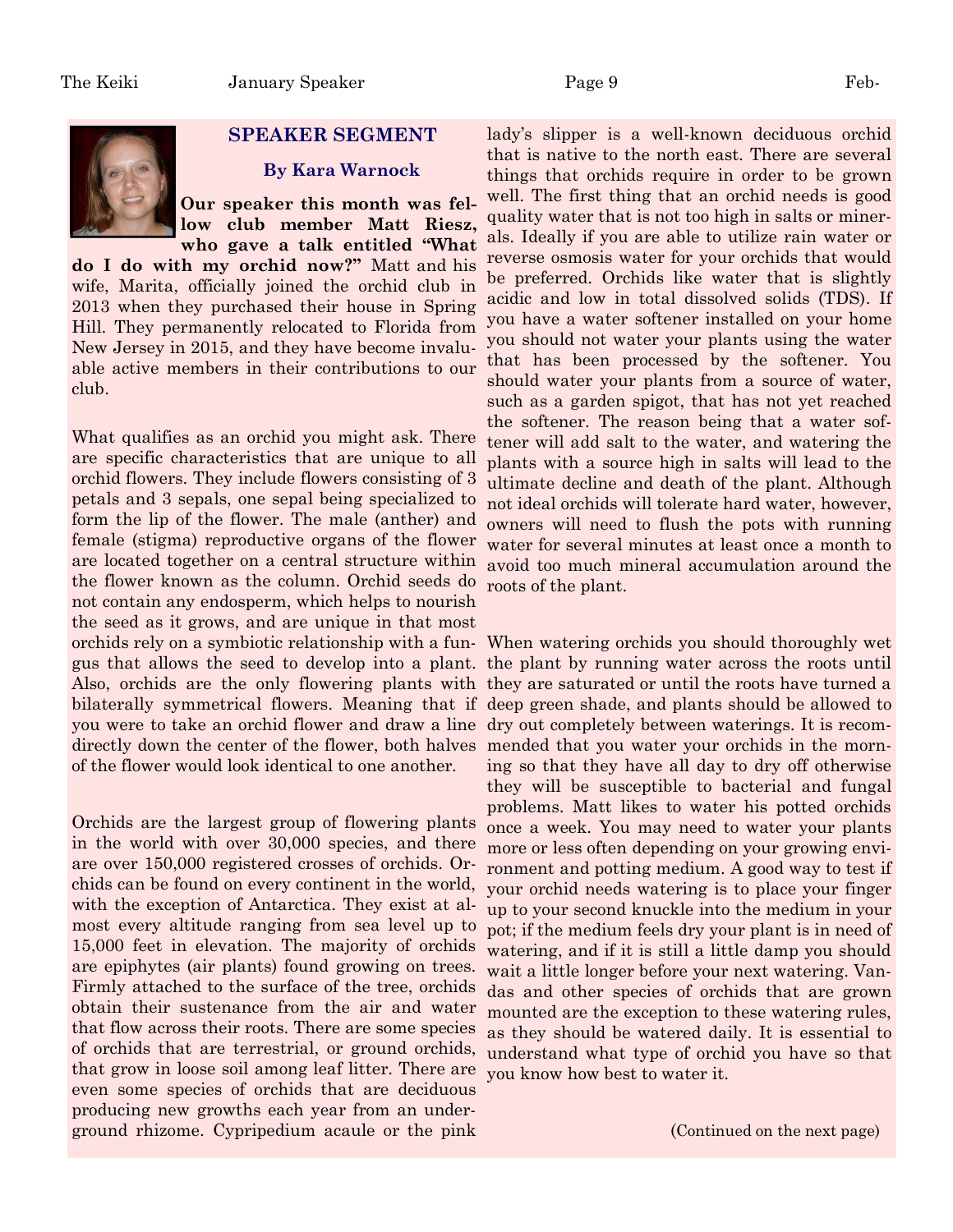## (Continued from prior page)

. For example, some species of orchids such as Dendrobium lindleyi (aka Den. aggregatum) as well as orchids in the Catasetum family require a dry period where the orchid receives no water at all, sometimes for periods up to 4 months. Other orchids such as Phragmipediums, which grow in the wild along stream beds, enjoy a constant source of water around their roots. To replicate this habit artificially, Matt likes to keep the feet of his Phrags wet by placing a saucer full of water (replenished daily) directly beneath his plants.

The next thing any orchid needs to grow is light. Since different species of orchids occupy varied locations within the tree canopy they require more or less light depending on where they are situated. Therefore, you will need to know what type of orchid that you have in order to determine what light levels will provide optimum growth. Some species such as Phalaenopsis and mottle leafed Paphiopedilums prefer shady conditions. While Cattleyas, Cymbidiums, and Bulbophyllums will require very bright light to full sun in order to be grown and bloom well. If you are growing orchids inside the home it is important to choose the right window in which to grow your plants. An east facing window will usually provide the perfect amount of light for most orchids in the home. A west facing window will most likely provide sufficient light for orchids. While a south facing window is typically too bright and a north facing window will not provide enough light for most orchid species. If the light levels from your window are a little too bright for your plants you can use a sheer curtain or slatted blinds to help regulate the amount of light that reaches your plants.

Air movement is important to orchids, especially for those of us growing orchids inside the home. Orchids that are grown outside are accosted by gentle breezes that allow the plant to breath. However, inside the home air can become stagnant so you should consider placing a fan in your growing area in order to provide gentle movement of air across the plants in order to help keep oxygen around the flowers. In addition to good air movement adequate

humidity is essential to keeping orchids happy; with a relative humidity of 70% preferred. Orchids will begin to struggle when humidity levels fall below 50%, and in the home it is not uncommon for humidity levels to drop as low as 20-30% (especially during the winter months). There are a couple of things that you can do in the home to help keep humidity levels up around your plants. One thing you can do for your plants is to make a humidity tray, which is a container capable of holding water that is lined with small pebbles or other material able to elevate the plants above the standing water. As the water evaporates from the container it helps to increase the humidity surrounding the plants. Another way to increase the humidity around your plants in the home is by grouping your plants together; the more plants you have together the higher the humidity will be surrounding those plants.

 Finally temperature is important to orchids. Orchids are usually categorized as warm, intermediate, or cool growing dependent upon their temperature needs. Most of the orchids we grow here in Florida are tropical or warm growing with day time high temperatures between 80-90F and lows of 65- 70F. Some of the intermediate growing orchids, daytime temperatures of 70-80F and lows of 55- 65F, will tolerate being grown here provided you find the right location in your growing area. Oncidiums are generally classified as intermediate to cool growers, yet there are several species we are able to grow here in Florida. However, cool growing orchids which require daytime highs of 60-70F and lows of 50-55F at night will not tolerate our Florida heat. Orchid species such as Masdevallias, Draculas, and Cymbidiums are predominantly cool growers, and should not be attempted unless you can provide the right microclimate for growing them. Through hybridization orchid breeders are working on creating more warmth tolerant hybrids of these typically cool growing species. Temperature also plays an important role in the initiation of flower spikes for some orchids.

(Continued on next page)